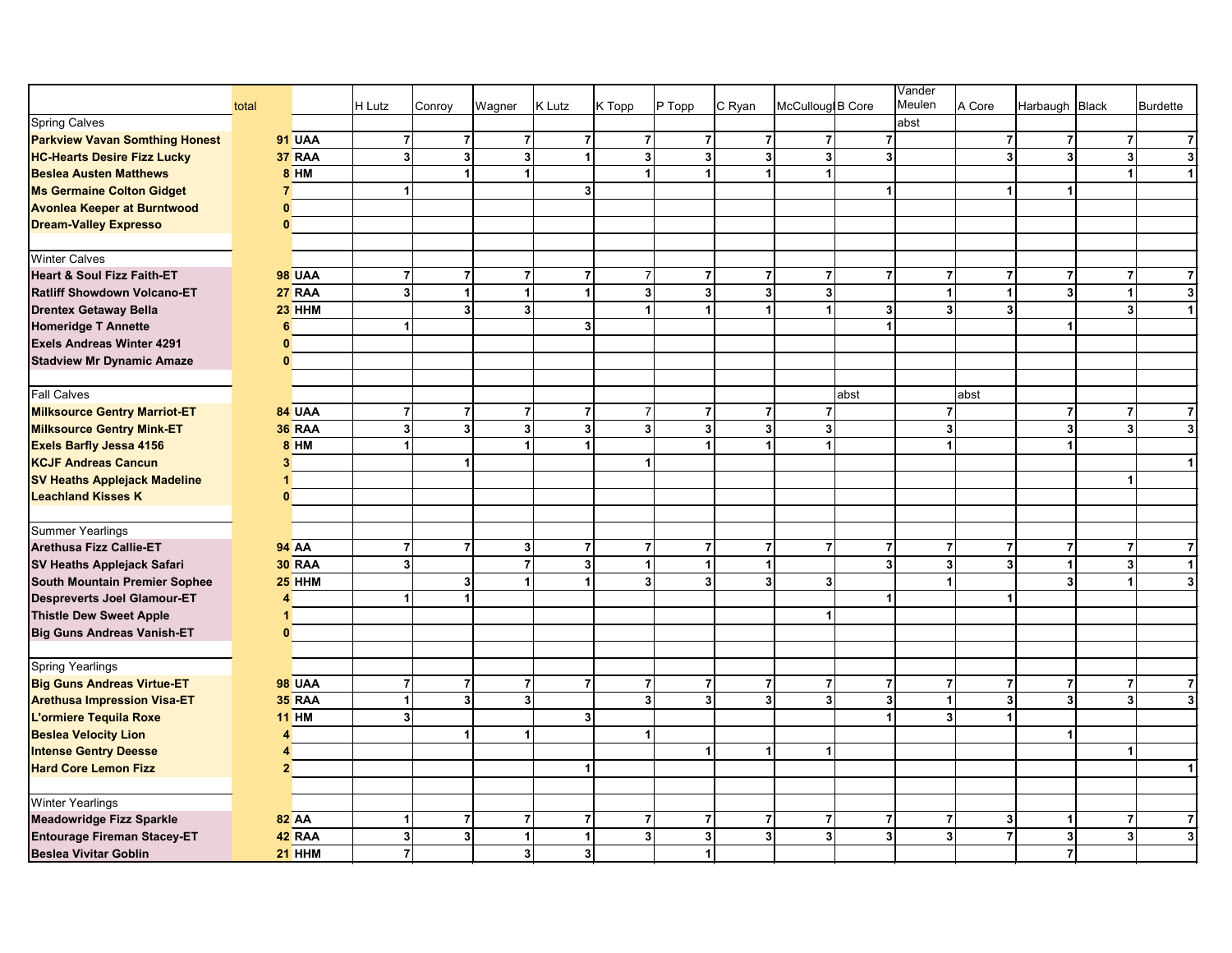| SV Applejack Restless-ET                   | 9               |               |                         | 1              |                |                | 1                       |                      | $\mathbf{1}$            | 1                       | $\vert$        | 1                       | $\mathbf{1}$            |                  | $\mathbf{1}$   | 1                       |
|--------------------------------------------|-----------------|---------------|-------------------------|----------------|----------------|----------------|-------------------------|----------------------|-------------------------|-------------------------|----------------|-------------------------|-------------------------|------------------|----------------|-------------------------|
| L'ormiere Tequila Leah                     | $\mathbf{0}$    |               |                         |                |                |                |                         |                      |                         |                         |                |                         |                         |                  |                |                         |
| Lost-Elm Tequila Skydome                   | $\mathbf 0$     |               |                         |                |                |                |                         |                      |                         |                         |                |                         |                         |                  |                |                         |
|                                            |                 |               |                         |                |                |                |                         |                      |                         |                         |                |                         |                         |                  |                |                         |
| <b>Fall Yearlings</b>                      |                 |               |                         |                |                |                |                         |                      |                         |                         |                |                         |                         |                  |                |                         |
| <b>Wildweed Primero Lightning</b>          | <b>90 AA</b>    |               | $\overline{\mathbf{7}}$ | $\overline{7}$ | 7 <sup>1</sup> | $\overline{7}$ | $\overline{7}$          | $\overline{7}$       | $\overline{7}$          | $\overline{7}$          | 3 <sup>1</sup> | $\overline{7}$          | $\mathbf{3}$            | $\boldsymbol{7}$ | $\overline{7}$ | $\overline{7}$          |
| Elliotts AJ Confetti-ET                    |                 | 34 RAA        | ω                       | 3 <sup>1</sup> | 3 <sup>1</sup> | $\overline{1}$ | 3                       | 3 <sup>1</sup>       | ω                       | 3                       |                | -1                      | $\overline{1}$          | $\overline{3}$   | 3 <sup>1</sup> | ω                       |
| <b>DKG Motion Shelby</b>                   |                 | $24$ HHM      | $\mathbf{1}$            |                | $\mathbf{1}$   | 3              |                         |                      | $\overline{1}$          |                         | $\overline{7}$ | 3                       | $\overline{7}$          |                  |                | $\mathbf{1}$            |
| <b>MeadowRidge Tristan Trudy</b>           | 6               |               |                         |                |                |                | $\overline{1}$          | $\overline{1}$       |                         |                         |                |                         |                         | 1                | $\overline{1}$ |                         |
|                                            |                 |               |                         |                |                |                |                         |                      |                         |                         |                |                         |                         |                  |                |                         |
| Discoverys Tequila Jaded-ET                | $\mathbf{0}$    |               |                         |                |                |                |                         |                      |                         |                         |                |                         |                         |                  |                |                         |
| <b>Miss Incentive Monique</b>              | $\mathbf{0}$    |               |                         |                |                |                |                         |                      |                         |                         |                |                         |                         |                  |                |                         |
| Jr. Best 3                                 |                 |               |                         |                |                |                |                         |                      |                         |                         |                |                         |                         |                  |                |                         |
| <b>Milksource LLC</b>                      |                 | <b>98 UAA</b> | $\boldsymbol{7}$        | $\overline{7}$ | $\overline{7}$ | $\overline{7}$ | $\overline{7}$          | $\overline{7}$       | $\overline{7}$          | $\overline{7}$          | $\overline{7}$ | $\overline{7}$          | $\overline{7}$          | $\overline{7}$   | 7              | $\overline{7}$          |
| South Mountain / Elliotts                  |                 | $28$ RAA      | $\mathbf{1}$            | 3              | $\mathbf{1}$   | $\overline{1}$ | $\overline{\mathbf{3}}$ | 3 <sup>1</sup>       | $\mathbf{3}$            | $\overline{\mathbf{3}}$ |                | 1                       |                         | $\mathbf{3}$     | 3 <sup>1</sup> | $\overline{\mathbf{3}}$ |
| Spring Valley (SV)                         | $18$ HM         |               | $\overline{\mathbf{3}}$ |                | 3 <sup>1</sup> | $\overline{3}$ |                         | $\blacktriangleleft$ | $\blacktriangleleft$    |                         | $\mathbf{1}$   | 3 <sup>1</sup>          | $\mathbf{1}$            | $\mathbf{1}$     | $\vert$ 1      |                         |
| <b>Arethusa Farm</b>                       | 8               |               |                         |                |                |                | 1                       |                      |                         |                         | 3 <sup>1</sup> |                         | $\overline{\mathbf{3}}$ |                  |                | 1                       |
| <b>Exels Jerseys</b>                       | $\overline{2}$  |               |                         |                |                |                |                         |                      |                         | $\blacktriangleleft$    |                |                         |                         |                  |                |                         |
| <b>Beslea Farms</b>                        |                 |               |                         |                |                |                |                         |                      |                         |                         |                |                         |                         |                  |                |                         |
|                                            | $\mathbf{0}$    |               |                         |                |                |                |                         |                      |                         |                         |                |                         |                         |                  |                |                         |
| Yearlings in Milk                          |                 |               |                         |                |                |                |                         |                      |                         |                         |                |                         |                         |                  |                |                         |
| Julie-Ann Tequila Asia                     | <b>82 AA</b>    |               | $\overline{7}$          | $\overline{7}$ | $\overline{7}$ | 3              | $\overline{\mathbf{r}}$ | $\overline{7}$       | $\mathbf{3}$            | $\overline{7}$          | 3 <sup>1</sup> | $\overline{7}$          | 3                       | $\overline{7}$   | 7              | $\overline{7}$          |
| <b>Stoney Point Andreas Becca</b>          |                 | <b>51 RAA</b> | $\mathbf 3$             | 3 <sup>1</sup> | 3              | $\overline{7}$ |                         | $\mathbf{3}$         | $\overline{7}$          | 1                       | $\overline{7}$ | $\overline{\mathbf{3}}$ | $\overline{7}$          | $\mathbf{3}$     | 3              | $\mathbf{1}$            |
| <b>Elliotts Vitality Cisco</b>             | <b>18 HM</b>    |               | $\mathbf{1}$            | $\mathbf{1}$   | $\vert$        | 1              | 3                       | $\blacktriangleleft$ | $\mathbf{1}$            | 3 <sup>1</sup>          |                | $\blacktriangleleft$    |                         | $\mathbf{1}$     | $\vert$ 1      | $\overline{\mathbf{3}}$ |
| Lightning Ridge Tequila Fernleaf           | $\mathbf{3}$    |               |                         |                |                |                | 1                       |                      |                         |                         | $\mathbf{1}$   |                         | $\overline{1}$          |                  |                |                         |
| <b>Elliotts AJ Chicago-ET</b>              | $\mathbf{0}$    |               |                         |                |                |                |                         |                      |                         |                         |                |                         |                         |                  |                |                         |
| <b>Heartfilleds Colton Tenley</b>          | $\overline{0}$  |               |                         |                |                |                |                         |                      |                         |                         |                |                         |                         |                  |                |                         |
|                                            |                 |               |                         |                |                |                |                         |                      |                         |                         |                |                         |                         |                  |                |                         |
| Jr.2s                                      |                 |               |                         |                |                |                |                         |                      |                         |                         |                |                         |                         |                  |                |                         |
| Pleasant Nook Apple Dumpling               |                 | <b>98 UAA</b> | $\boldsymbol{7}$        | $\overline{7}$ | $\overline{7}$ | $\overline{7}$ | 7                       | $\overline{7}$       | $\overline{7}$          | $\boldsymbol{7}$        | $\overline{7}$ | $\overline{7}$          | $\overline{7}$          | $\overline{7}$   | 7 <sup>1</sup> | $\overline{7}$          |
| Stoney Point Giller Dazzler                |                 | <b>38 RAA</b> | $\mathsf 3$             | 3              | $\overline{3}$ | $\mathbf{3}$   | 3                       | $\mathbf{3}$         | $\mathbf{3}$            | 3                       |                | 3                       | $\overline{1}$          | $\mathbf{3}$     | 3              | $\mathbf{3}$            |
| Pennwood Andreas Ilena                     | <b>16 HM</b>    |               |                         |                | -1             |                |                         |                      | $\mathbf{1}$            |                         | 3              | 1                       | 3                       | 1                | $\mathbf{1}$   |                         |
| Budjon-Vail Verbatim Shar-ET               | 1               |               |                         |                |                |                |                         |                      |                         |                         |                |                         |                         |                  |                |                         |
|                                            |                 |               |                         |                |                |                |                         |                      |                         |                         |                |                         |                         |                  |                |                         |
| Okato Topeka Fawn                          | 1               |               | $\mathbf{1}$            |                |                |                |                         |                      |                         |                         |                |                         |                         |                  |                |                         |
| Twincounty Colton Eulayla                  | $\mathbf{0}$    |               |                         |                |                |                |                         |                      |                         |                         |                |                         |                         |                  |                |                         |
| <b>Sr. 2s</b>                              |                 |               |                         |                |                |                |                         |                      |                         |                         |                | abst                    |                         |                  |                |                         |
| <b>River Valley Excitation Flawless-ET</b> |                 | <b>91 UAA</b> | $\overline{7}$          | $\overline{7}$ | $\overline{7}$ | $\overline{7}$ | $\overline{7}$          | $\overline{7}$       | $\overline{7}$          | $\overline{7}$          | $\overline{7}$ |                         | $\overline{7}$          | $\overline{7}$   | $\overline{7}$ | $\overline{7}$          |
|                                            |                 | <b>34 RAA</b> | $\mathbf 3$             |                |                |                |                         | 3                    |                         |                         |                |                         |                         |                  |                | $\overline{3}$          |
| Avonlea Venom Keep Me Klose-ET             |                 |               |                         | $\overline{3}$ | $\overline{3}$ |                | $\mathsf 3$             |                      | $\mathbf{3}$            | $\mathsf 3$             |                |                         | $\mathbf{3}$            | $\mathbf{3}$     | 3              |                         |
| <b>DKG Ritz Relentless Sugar</b>           | <b>15 HM</b>    |               | $\mathbf{1}$            |                | 1              | -1             |                         |                      | 1                       |                         | 3 <sup>1</sup> |                         | $\overline{1}$          | 1                | $\overline{1}$ |                         |
| <b>LC Success Abilene</b>                  | $3\phantom{.0}$ |               |                         |                |                | $\mathbf{3}$   |                         |                      |                         |                         |                |                         |                         |                  |                |                         |
| MeadowRidge Granite Allia                  | $\mathbf{0}$    |               |                         |                |                |                |                         |                      |                         |                         |                |                         |                         |                  |                |                         |
| Jr.3s                                      |                 |               |                         |                |                |                |                         |                      |                         |                         |                |                         |                         |                  |                |                         |
| South Mountain Voltage Radiant             |                 | <b>98 UAA</b> | $\overline{7}$          | $\overline{7}$ | $\overline{7}$ | $\overline{7}$ | $\overline{7}$          | $\overline{7}$       | $\overline{7}$          | $\overline{7}$          | $\overline{7}$ | $\overline{7}$          | $\overline{7}$          | $\overline{7}$   | $\overline{7}$ | $\overline{7}$          |
| Townside Tequila Response R                |                 | <b>26 RAA</b> |                         | 3 <sup>1</sup> | 3 <sup>1</sup> | $\mathbf{3}$   | 3 <sup>1</sup>          | 3 <sup>1</sup>       | $\overline{\mathbf{3}}$ |                         | $\vert$        |                         |                         | $\mathbf{3}$     | $\mathbf{1}$   | $\overline{\mathbf{3}}$ |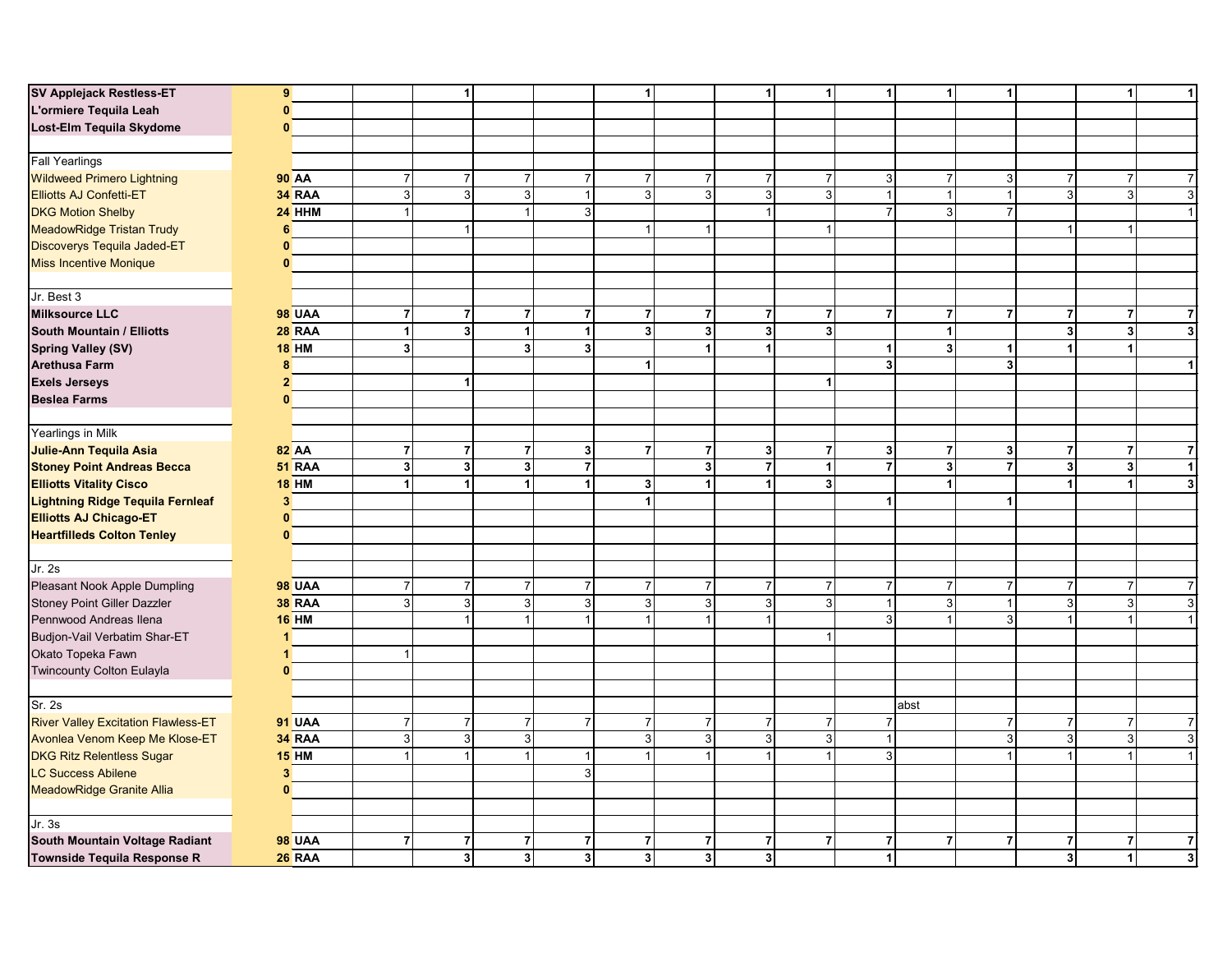| <b>Billings Impression Backstage-ET</b> | $11$ HM                 | $\mathbf{3}$            |                         | $\blacktriangleleft$    |                         |                         |                         |                         |                         | 3 <sup>1</sup>    |                      | 3                       | $\mathbf{1}$            |                                  |
|-----------------------------------------|-------------------------|-------------------------|-------------------------|-------------------------|-------------------------|-------------------------|-------------------------|-------------------------|-------------------------|-------------------|----------------------|-------------------------|-------------------------|----------------------------------|
| <b>Billings Impression of Booboo-ET</b> | 9                       |                         |                         |                         |                         | 1                       | $\overline{1}$          | $\overline{1}$          | $\overline{\mathbf{3}}$ |                   | $\blacktriangleleft$ |                         |                         |                                  |
| <b>Showdown Justine</b>                 | 8                       |                         |                         |                         |                         |                         |                         |                         | $\mathbf{1}$            |                   | 3 <sup>1</sup>       | $\overline{1}$          |                         | 3                                |
| <b>Showdown Electra</b>                 | $\overline{2}$          | $\mathbf{1}$            |                         |                         | $\blacktriangleleft$    |                         |                         |                         |                         |                   |                      |                         |                         |                                  |
|                                         |                         |                         |                         |                         |                         |                         |                         |                         |                         |                   |                      |                         |                         |                                  |
| Sr.3s                                   |                         |                         |                         |                         |                         |                         |                         |                         |                         |                   |                      |                         |                         |                                  |
| <b>Minister Gail-ET</b>                 | <b>94 AA</b>            | $\mathbf{3}$            | $\overline{7}$          | $\overline{7}$          | $\overline{7}$          | $\boldsymbol{7}$        | $\overline{7}$          | $\overline{7}$          | $\overline{7}$          | $\overline{7}$    | $\overline{7}$       | $\overline{7}$          | $\boldsymbol{7}$        | $\overline{7}$                   |
| <b>Fire-Lake Premier Meg</b>            | <b>30 RAA</b>           | $\overline{1}$          | 3                       | $\mathbf{1}$            |                         | $\overline{3}$          |                         | $\mathbf{3}$            | 3                       | 3                 |                      | $\overline{3}$          | 3                       | 3<br>$\mathbf{3}$                |
| Jasmari Verb Lil Verona-ET              | $26$ HHM                | $\overline{7}$          | $\mathbf{1}$            | 3 <sup>1</sup>          | 1                       |                         | 3                       |                         |                         | 1                 | 3 <sup>1</sup>       | $\overline{1}$          | $\mathbf{1}$            | $\overline{1}$<br>$\overline{1}$ |
| Knappway Tequila Ice Ice Baby           | 4                       |                         |                         |                         | $\overline{3}$          |                         |                         |                         |                         |                   |                      |                         |                         |                                  |
| Stadview Premier Loyal-ET               | $\mathbf{0}$            |                         |                         |                         |                         |                         |                         |                         |                         |                   |                      |                         |                         |                                  |
|                                         |                         |                         |                         |                         |                         |                         |                         |                         |                         |                   |                      |                         |                         |                                  |
| 4 year olds                             |                         |                         |                         |                         |                         |                         |                         |                         |                         |                   |                      |                         |                         |                                  |
| <b>MB Lucky Lady Feliz Navidad-ET</b>   | <b>92 AA</b>            | $\overline{7}$          | $\overline{7}$          | $\overline{7}$          | $\overline{7}$          | $\overline{7}$          | $\overline{7}$          | $\overline{7}$          | $\overline{7}$          | $\overline{7}$    | 1                    | $\overline{7}$          | $\overline{7}$          | $\overline{7}$                   |
| Arethusa HG Svana-ET                    | 37 RAA                  | $\mathbf{3}$            | 3                       | $\mathbf{3}$            |                         | $\overline{\mathbf{3}}$ | 3 <sup>1</sup>          | $\overline{\mathbf{3}}$ | $\overline{3}$          | $\mathbf{1}$      | $\overline{7}$       | $\overline{1}$          | $\mathbf{3}$            | $\mathbf{1}$<br>3                |
| Chilli Nitro Cabo-ET                    | $16$ HM                 | $\overline{1}$          |                         | 1                       | 3 <sup>1</sup>          |                         |                         | 1                       |                         | 3 <sup>1</sup>    |                      | $\overline{\mathbf{3}}$ | $\blacktriangleleft$    | $\overline{\mathbf{3}}$          |
| Daven Fame Lenna                        | 9                       |                         | 1                       |                         | $\blacktriangleleft$    |                         | 1                       |                         |                         |                   | 3 <sup>1</sup>       |                         |                         |                                  |
| <b>Bri-Lin Valson Spritz</b>            | $\mathbf{0}$            |                         |                         |                         |                         |                         |                         |                         |                         |                   |                      |                         |                         |                                  |
| <b>Sunrise Vindication Sunup</b>        | $\mathbf{0}$            |                         |                         |                         |                         |                         |                         |                         |                         |                   |                      |                         |                         |                                  |
|                                         |                         |                         |                         |                         |                         |                         |                         |                         |                         |                   |                      |                         |                         |                                  |
| 5 year olds                             |                         |                         |                         |                         |                         |                         |                         |                         |                         |                   | abst                 |                         |                         |                                  |
| <b>Avonlea Premier Chocolate Chip</b>   | <b>87 AA</b>            | $\overline{7}$          | $\overline{\mathbf{r}}$ | $\overline{7}$          | $\overline{7}$          | $\overline{7}$          | $\overline{7}$          | $\overline{7}$          | $\overline{7}$          | $\overline{7}$    |                      | 3                       | $\overline{\mathbf{7}}$ | $\overline{7}$<br>7              |
| <b>Scottiere Kacey Tequila</b>          | 43 RAA                  | $\overline{\mathbf{3}}$ | 3                       | $\overline{\mathbf{3}}$ | $\overline{\mathbf{3}}$ | 3                       | $\mathbf{3}$            | $\mathbf{3}$            | 3                       | $\overline{3}$    |                      | $\overline{7}$          | $\overline{\mathbf{3}}$ | 3 <sup>1</sup><br>3              |
| <b>SV Impression Holly-ET</b>           | 6 HM                    |                         | 1                       |                         |                         |                         |                         | 1                       |                         |                   |                      |                         |                         | 1                                |
| <b>Windy Willow Impression Lori J</b>   | 5                       | $\overline{1}$          |                         | $\blacktriangleleft$    | $\blacktriangleleft$    |                         |                         |                         |                         | $\mathbf{1}$      |                      | $\overline{1}$          |                         |                                  |
| Edgebrook Tequila Madison-ET            | $\overline{2}$          |                         |                         |                         |                         |                         |                         |                         |                         |                   |                      |                         | $\mathbf{1}$            |                                  |
| <b>LC Valentino Clover</b>              | $\mathbf{0}$            |                         |                         |                         |                         |                         |                         |                         |                         |                   |                      |                         |                         |                                  |
|                                         |                         |                         |                         |                         |                         |                         |                         |                         |                         |                   |                      |                         |                         |                                  |
| Aged Cows                               |                         |                         |                         |                         |                         |                         |                         |                         |                         |                   |                      |                         |                         |                                  |
| <b>RRF Comerica Daisy</b>               | <b>98 UAA</b>           | $\overline{7}$          | 7                       | $\overline{7}$          | $\overline{7}$          | $\overline{7}$          | $\overline{7}$          | $\overline{7}$          | $\overline{7}$          | $\overline{7}$    | 7                    | $\overline{7}$          | $\overline{7}$          | $\overline{7}$<br>7              |
| JL Vincent Sapphira                     | 40 RAA                  | $\overline{1}$          | 3                       | $\overline{\mathbf{3}}$ | $\mathbf{3}$            | $\mathbf 3$             | $\overline{\mathbf{3}}$ | $\overline{\mathbf{3}}$ | $\overline{\mathbf{3}}$ | $\mathbf{3}$      | 3 <sup>1</sup>       | $\mathbf{3}$            | $\mathbf 3$             | $\overline{\mathbf{3}}$<br>3     |
| <b>Humming BT Finalist Dottie</b>       | <b>10 HM</b>            | $\overline{\mathbf{3}}$ | 1                       |                         | 1                       |                         |                         | 1                       |                         | $\mathbf{1}$      | 1                    | 1                       | $\mathbf{1}$            |                                  |
| MeadowRidge Jackknife Summer            | 5                       |                         |                         | $\blacktriangleleft$    |                         | 1                       | 1                       |                         |                         |                   |                      |                         |                         |                                  |
| Pleasant Nook Tequila Daiquiri          | 1                       |                         |                         |                         |                         |                         |                         |                         |                         |                   |                      |                         |                         |                                  |
| Nabholz Tequila Sara                    | $\mathbf{0}$            |                         |                         |                         |                         |                         |                         |                         |                         |                   |                      |                         |                         |                                  |
| Lifetime Cheese Production              |                         |                         |                         |                         |                         |                         |                         |                         |                         |                   | abst                 |                         |                         |                                  |
| Discoverys Tequila Jewelene             | 91 UAA                  | $\overline{7}$          | $\overline{7}$          | $\overline{7}$          | $\overline{7}$          | $\overline{7}$          | $\overline{7}$          | $\overline{7}$          | $\overline{7}$          | $\overline{7}$    |                      | $\overline{7}$          | $\boldsymbol{7}$        | $\overline{7}$<br>$\overline{7}$ |
| Marlau Socrates Arcadios-ET             |                         | $\mathbf{3}$            |                         | 3                       |                         |                         |                         | 3                       | 3                       |                   |                      |                         |                         | $\overline{1}$                   |
|                                         | 37 RAA<br><b>15 HM</b>  | $\overline{1}$          | 3                       |                         | $\mathsf 3$<br>1        | $\mathsf 3$             | $\mathbf{3}$            |                         |                         | $\mathbf{3}$<br>1 |                      | $\mathbf{3}$            | $\mathsf 3$<br>1        | $\mathsf 3$<br>3                 |
| <b>Pleasant Nook Action Frisky</b>      |                         |                         |                         |                         |                         |                         |                         |                         |                         |                   |                      |                         |                         |                                  |
| Senior Best 3                           |                         |                         |                         |                         |                         |                         |                         |                         |                         |                   |                      |                         |                         |                                  |
| Arethusa Farm                           | <b>86 AA</b>            | 3                       | $\overline{7}$          | $\overline{7}$          | 3                       | $\overline{7}$          | $\overline{7}$          | 7                       |                         | $\overline{7}$    | $\overline{7}$       | $\overline{7}$          | $\overline{7}$          | 3<br>$\overline{7}$              |
| <b>Pleasant Nook</b>                    | 46 RAA                  | $\overline{1}$          | 3                       | 3                       | $\overline{7}$          | $\overline{3}$          | $\mathbf{3}$            | 3                       | 3                       | $\mathbf{3}$      | 3 <sup>1</sup>       |                         | $\overline{3}$          | $\overline{7}$<br>3              |
| South Mountain/Elliotts                 | $18$ HM                 | $\overline{7}$          | 1                       |                         | $\overline{1}$          |                         |                         |                         |                         | 1                 |                      | 3                       | $\mathbf{1}$            |                                  |
| MeadowRidge                             | $\overline{\mathbf{4}}$ |                         |                         |                         |                         | $\mathbf{1}$            | $\mathbf{1}$            |                         |                         |                   |                      |                         |                         |                                  |